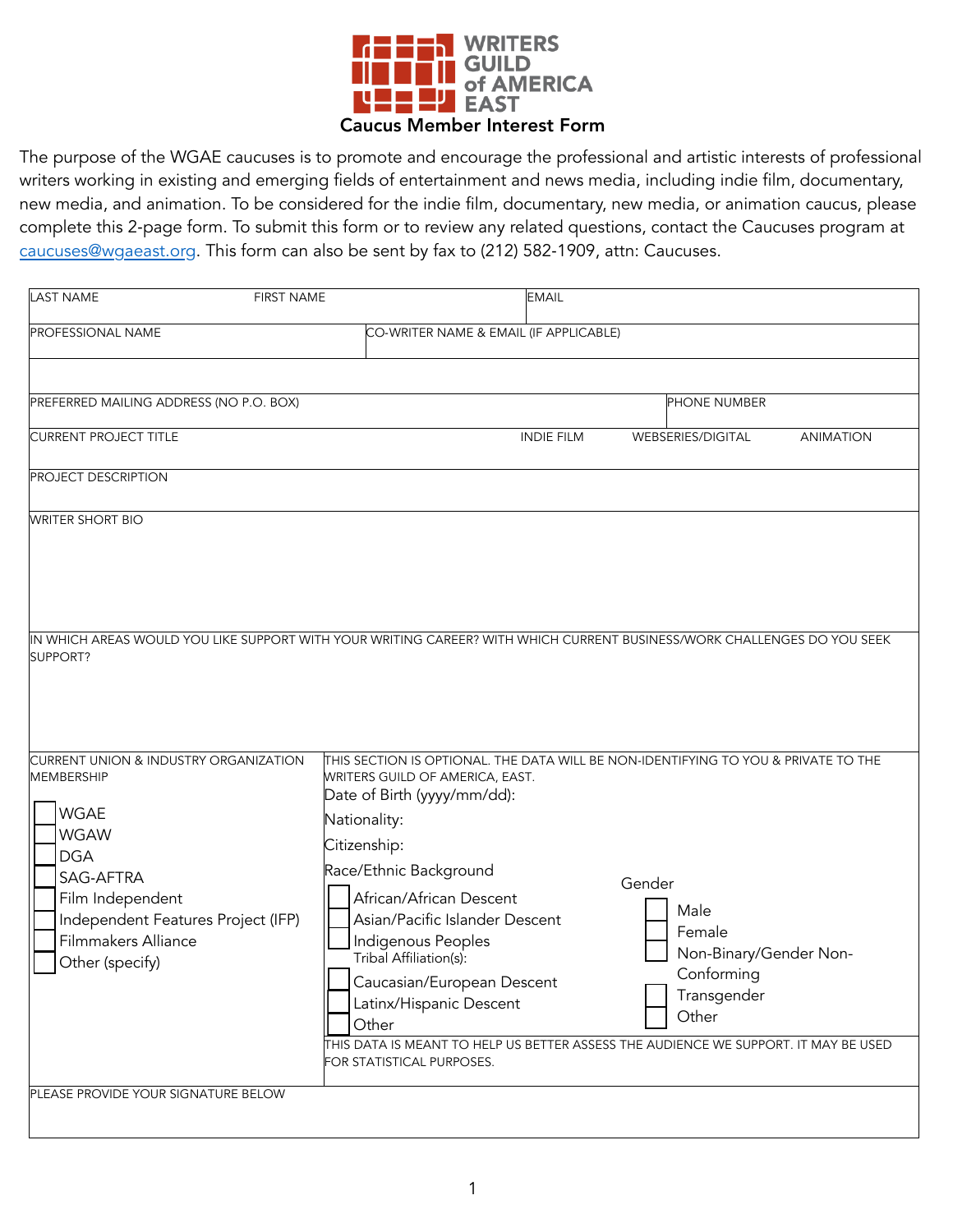

## INDIE FILM/DOCUMENTARY APPLICANTS *(choose one)*

My feature-length screenplay has been or will be produced under the WGA Low Budget Agreement (for films budgeted at or below \$1.2M) Screenplay/Film Title: Production Co.: Has the film received theatrical release? $\Box$ Yes $\Box$ No

Release Date: /

My feature-length screenplay was produced, and the film premiered at an industry-recognized film festival. Screenplay/Film Title: Film Festival: Production Co.: Has the film received theatrical release?  $\Box$  Yes  $\Box$  No Release Date (MM/YY): /

My feature-length screenplay was completed in connection with a highly regarded and/or accredited domestic screenwriting program. Screenplay/Film Title: Program/Institution:

My feature-length screenplay was nominated for and/or won a highly regarded screenwriting award. (Screenwriting contests are subject to review and approval by the WGAE Indie Film Caucus Steering Committee.) Screenplay/Film Title: Screenwriting Award: Presentation Date (MM/YY): /

I am a member of the WGAE who is working on a feature-length screenplay that will be produced as an indie film. Project Title: Production Co.:

Other

## ANIMATION APPLICANTS *(choose one)*

 $\Box$  I have written for an animated television show that will be or has been produced. Project Title: Production Co.: Reference name for project: Reference name for project:

 $\Box$  I have written a feature-length animated screenplay that was produced. Project Title: Production Co.: Reference name for project: Reference name for project:

## NEW MEDIA APPLICANTS *(choose one)*

 $\Box$  My new media project has been or will be produced under the WGA low-budget new media agreement. Project Title: Production Co.: Project Link:

My new media project has been produced and is online. Project Title: Project Link:

My new media project has been nominated for and/or won a highly regarded New Media writing award. (New Media contests are subject to review and approval by the WGAE Indie Film Caucus Steering Committee.) Project Title: New Media Award: Presentation Date (MM/YY): /

 $\Box$  I have written for a video game that has been or will be produced. Video Game Title: Production Co.: Reference name for project: Reference name for project: Video Game Link:

 $\Box$  I am a member of the WGAE who is working on a new media screenplay or videogame script. Project Title: Production Co.:

□ Other

 $\Box$  I have written for an animated web series or new media project that will be or has been produced. Project Title: Production Co.: Reference name for project: Reference name for project: Link to project:

 $\Box$  I am a member of the WGAE who is working on an animated new media/film/television script. Project Title: Production Co.: